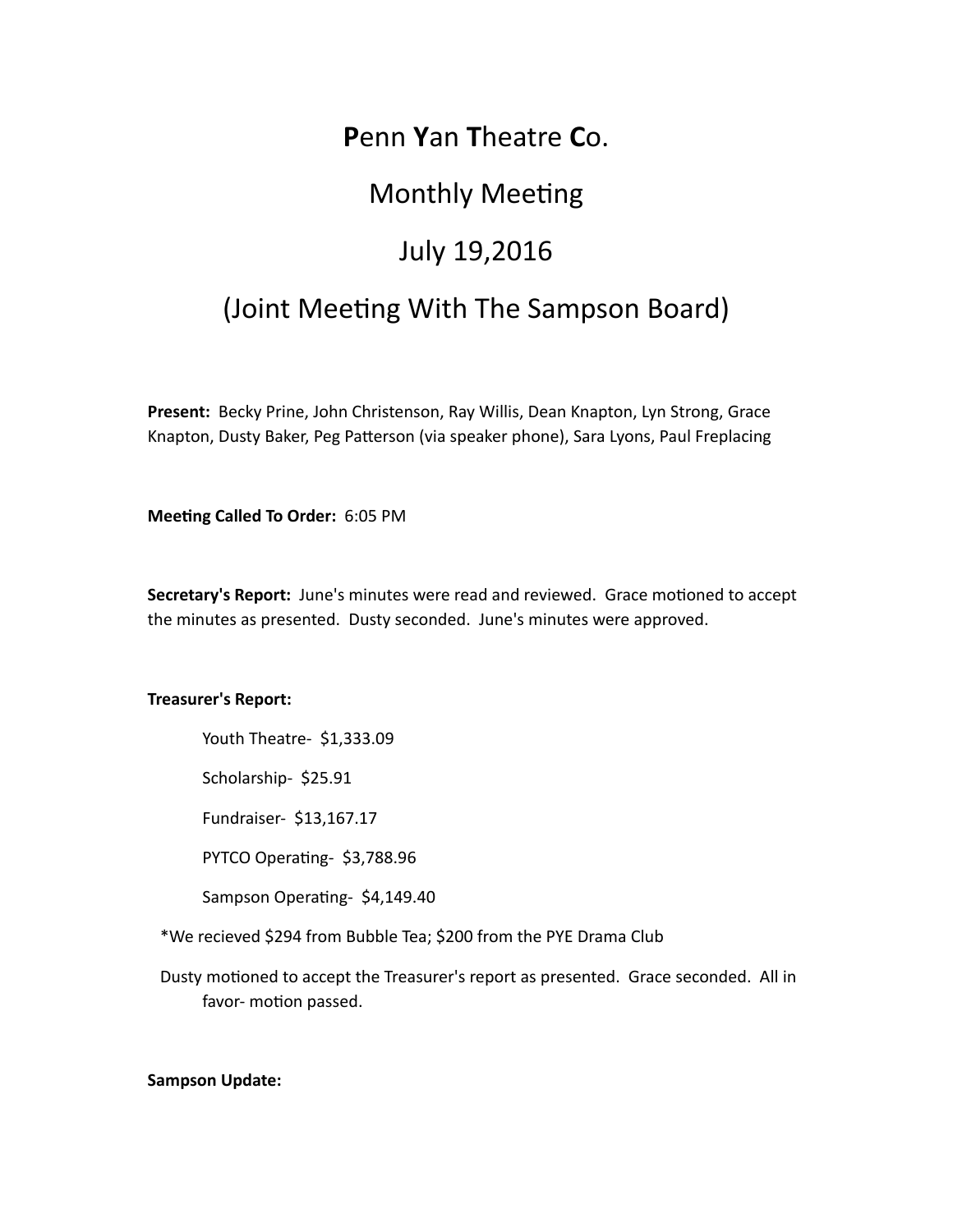A) Pole Barn- Roof and cement floor are done

B) Champlin St. House- Waiting to hear back from the lawyer. May cost around \$1000 for the consultant

C) "Open the Doors Campaign"- We are holding off on the Business Grant. Carolyn is currently working on the NORD Grant (Due August 1). The Shumway Grant has been submitted.

\*The Arts and Cultural Council of Rochester needs a report about how Carolyn's work fits in with the origonal grant (analyzing the current PYTCO Board, Building the board). Grace will write the report.

### **Old Business and Updates:**

A) Business Management Intern (Nhu)- Becky recommended sending a gift card as a Thank You for what she had done. She spent her personal money to send documents. Grace motioned to get her a \$100 VISA card. Ray seconded. Board voted and unanimously approved. Becky will write a formal letter from the PYTCo board to give to Nhu with the gift card. Ann will write the check or get the VISA.

B) Carolyn Bick Update- Her final task is to submit the NORD Grant. She will have a few hours left. Mid August Becky will meet with her.

C) Annual Fund Letter- Becky and John will finish the letter and get it to Tara by Friday for printing (Print Shop). Grace will print out labels and get them to Alex. She will also print disbursment choice labels for people to check.

- D) Playbill- Iggy Scott helped Alex get to 16 businesses and sold \$550 in ads. These ads will run in all 2016 show programs. The actual playbill is not done. There is a lot to do to make one. The committee will continue to work on it.
- E) Monetary Board- Thank you to the board members that donated money. We currently raised \$633. 43% of the PYTCo board and 38% of the Sampson board have donated.
- F) Summer Shows- 1) Bamboozled: It is blocked; the set is done; the participants have shown growth; rehearsals are going well; The show is July 22-24.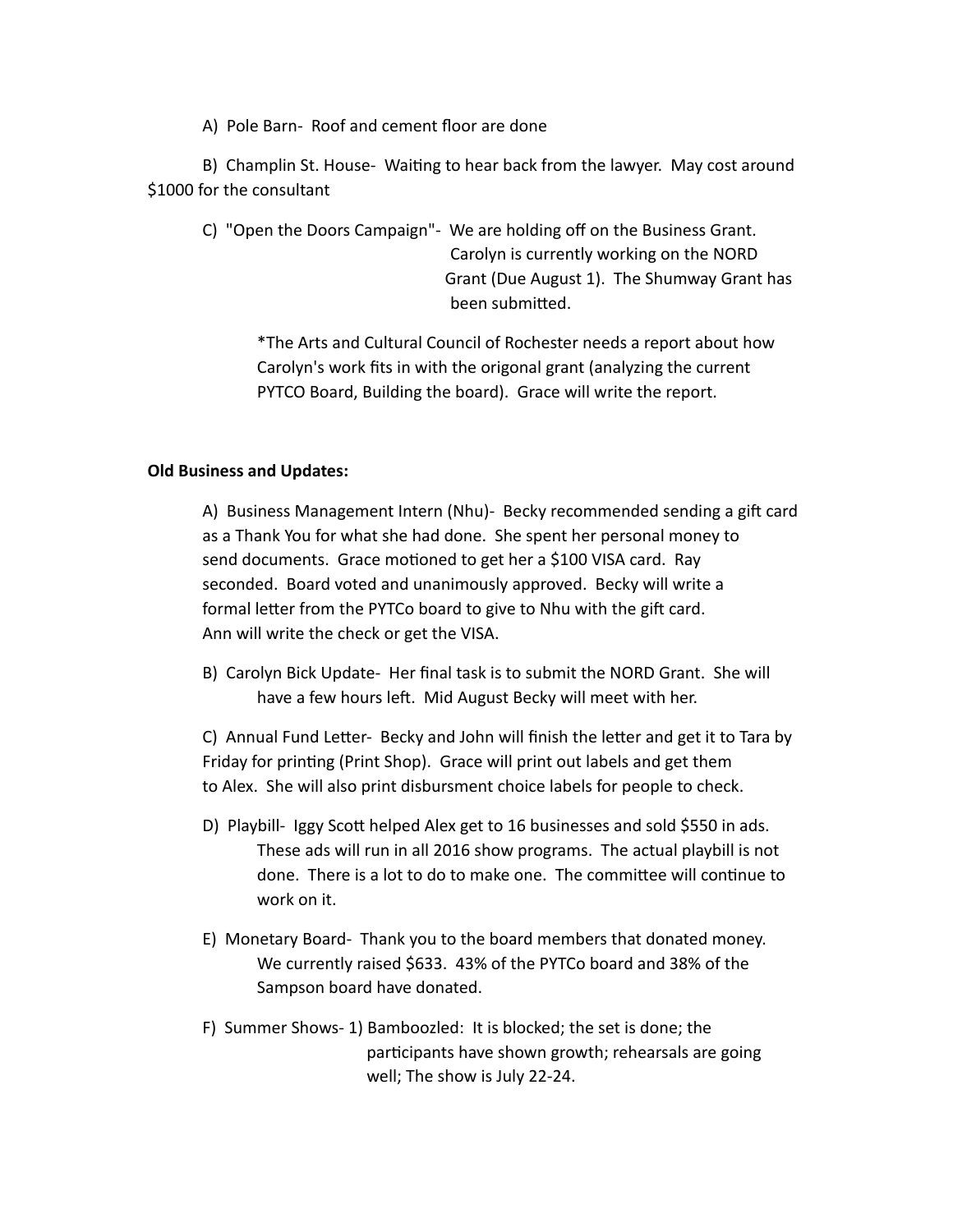- 2) Honk Jr: Going well; Kids are having fun; the show is July 28-30th.
- 3) Sampson Stories: The show is August 12th and 13th; Becky is helping with the kids; things are going well

G) Remittance Envelopes, Donor Cards, and Thank You Cards- We have decided to make and use our own labels. We will also stuff envelopes ourselves. For the first letter (John and Becky) we will fold in half and mail- no envelopes. Grace will make the labels. Grace will work on the Thank You cards with our logo. We are not doing the donor cards right now.

H) Website Update- Our contact is Reagan, not Andy. Grace will be our contact person at this end. Alex and Dusty will also help.

I) Basketball Tournament- There are more revisions being made. Gary will let us know what he needs from us. The tournament is September 24th.

### **New Business:**

- A) Green and Gold Weekend- October 14th and 15th. We will put together a local/Keuka Lake basket to raffle. 1 for \$1, 6 for \$5. Everyone needs to keep an eye out for items to put into the basket.
- B) Grace and Dean went to Kiwanis and presented an update on the theatre. There was a lot of interest.
- C) Paul Freplacing- met with Steve Griffin and the mayor- they are interested in partnering with the state to get things moving with the Sampson. Keuka would like to increase their involvment. They are looking for more development areas and would like shuttles for both the community and the students. Paul would like to be more involved in the Sampson Board.

### **Other:**

All members check to make sure we hye the correct email and address

Next Meeting August 16th at 7PM